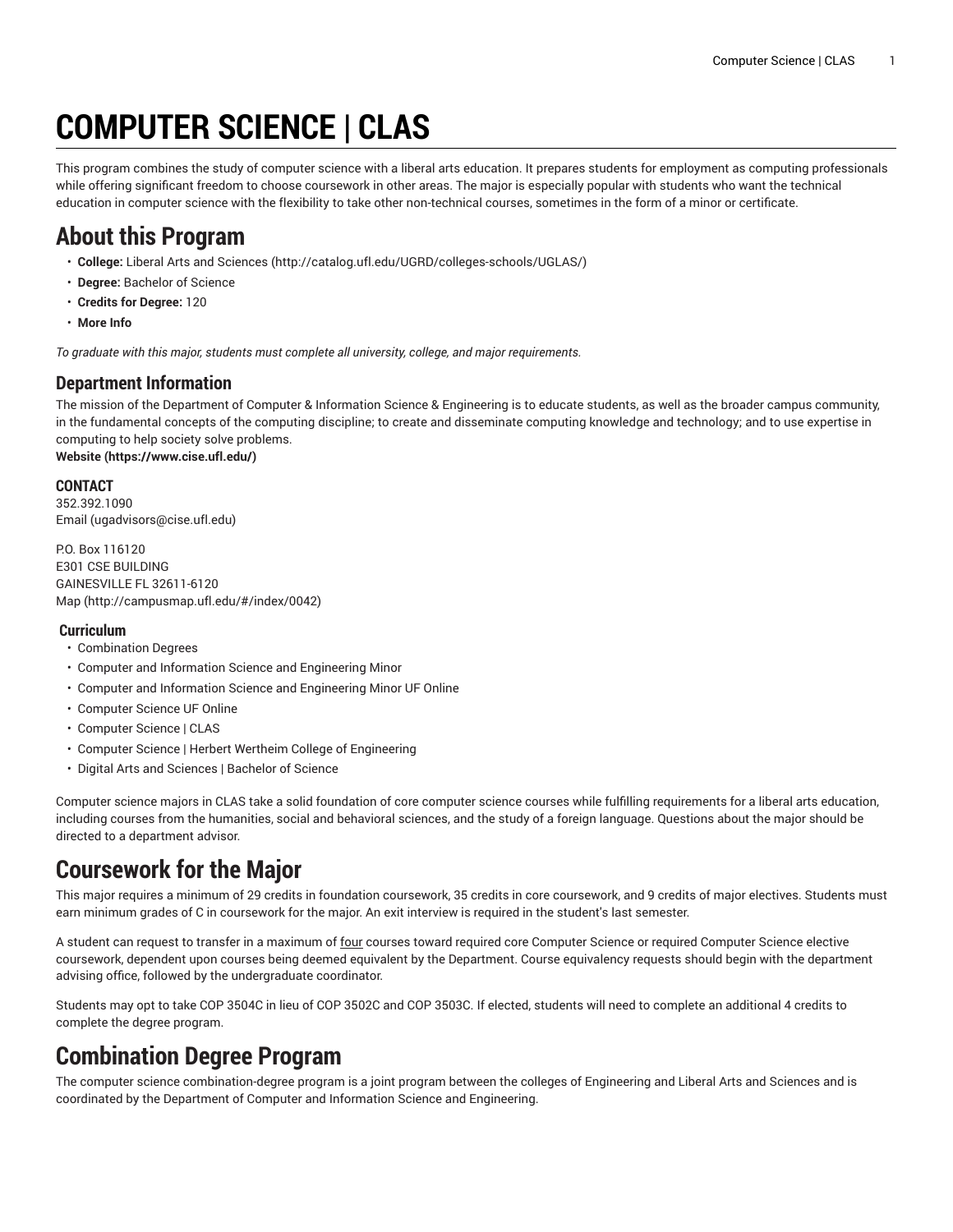### **Placement**

Students who have scored at least a 4 or 5 on the AP Computer Science exam are eligible to start the programming fundamentals sequence with COP 3503C. Students will need to see an advisor in the major to adjust their degree audit.

| Code                                                               | <b>Title</b>                                                                | <b>Credits</b> |
|--------------------------------------------------------------------|-----------------------------------------------------------------------------|----------------|
| <b>Required Foundational Coursework</b>                            |                                                                             |                |
| <b>ENC 3246</b>                                                    | <b>Professional Communication for Engineers</b>                             | 3              |
| or ENC 2210                                                        | <b>Technical Writing</b>                                                    |                |
| MAC 2311                                                           | Analytic Geometry and Calculus 1                                            | 4              |
| MAC 2312                                                           | <b>Analytic Geometry and Calculus 2</b>                                     | $\overline{4}$ |
| MAC 2313                                                           | Analytic Geometry and Calculus 3                                            | $\overline{4}$ |
| MAS 4105                                                           | Linear Algebra 1                                                            | $3 - 4$        |
| or MAS 3114                                                        | <b>Computational Linear Algebra</b>                                         |                |
| Select one:                                                        |                                                                             | $4 - 5$        |
| <b>PHY 2048</b>                                                    | <b>Physics with Calculus 1</b>                                              |                |
| & 2048L                                                            | and Laboratory for Physics with Calculus 1                                  |                |
| PHY 2053                                                           | Physics 1                                                                   |                |
| & 2053L                                                            | and Laboratory for Physics 1                                                |                |
| Select one:                                                        |                                                                             | $4 - 5$        |
| PHY 2049                                                           | <b>Physics with Calculus 2</b>                                              |                |
| & 2049L                                                            | and Laboratory for Physics with Calculus 2                                  |                |
| <b>PHY 2054</b>                                                    | Physics 2                                                                   |                |
| & 2054L                                                            | and Laboratory for Physics 2                                                |                |
| <b>STA 3032</b>                                                    | <b>Engineering Statistics</b>                                               | 3              |
| <b>Required Computing Core Coursework</b>                          |                                                                             |                |
| COP 3502C                                                          | <b>Programming Fundamentals 1</b>                                           | 4              |
| <b>COP 3503C</b>                                                   | <b>Programming Fundamentals 2</b>                                           | $\overline{a}$ |
| COT 3100                                                           | <b>Applications of Discrete Structures</b>                                  | 3              |
| COP 3530                                                           | Data Structures and Algorithm                                               | 3              |
| <b>Required Major Core Coursework</b>                              |                                                                             |                |
| CDA 3101                                                           | Introduction to Computer Organization                                       | 3              |
| <b>CEN 3031</b>                                                    | Introduction to Software Engineering                                        | 3              |
| CIS 4301                                                           | Information and Database Systems 1                                          | 3              |
| CIS 4914                                                           | Senior Project                                                              | 3              |
| or EGN 4952                                                        | Integrated Product and Process Design 2                                     |                |
| <b>COP 4020</b>                                                    | Programming Language Concepts                                               | 3              |
| COP 4533                                                           | Algorithm Abstraction and Design                                            | 3              |
| <b>COP 4600</b>                                                    | <b>Operating Systems</b>                                                    | 3              |
| <b>Required Major Electives</b>                                    |                                                                             | 9              |
| Any 4000-level or higher CISE course, beyond the Core Requirements |                                                                             |                |
| <b>EEL 3701C</b>                                                   | Digital Logic and Computer Systems                                          |                |
| <b>EEL 4712C</b>                                                   | Digital Design                                                              |                |
| <b>EEL 4713C</b>                                                   | Digital Computer Architecture                                               |                |
| <b>EEL 4744C</b>                                                   | <b>Microprocessor Applications</b>                                          |                |
| <b>EGN 4951</b>                                                    | Integrated Product and Process Design 1                                     |                |
| <b>EGN 4912</b>                                                    | Engineering Directed Independent Research                                   |                |
| <b>CIS 4940</b>                                                    | Practical Work (advisor approval, 1 credit, repeatable up to 3 credits)     |                |
| <b>CIS 4949</b>                                                    | Co-Op Work in CISE (advisor approval, 1 credit, repeatable up to 3 credits) |                |
| <b>CIS 4905</b>                                                    | Individual Study in CISE                                                    |                |

#### **Total Credits 73-76**

1

Students should check prerequisites when planning their major electives. Students should discuss electives with an advisor in the department. Individual study, co-op, internship, research, and special topics credits must be approved by an advisor in the department.

#### **Critical Tracking**

Critical Tracking records each student's progress in courses that are required for progress toward each major. Please note the critical-tracking requirements below on a per-semester basis.

For degree requirements outside of the major, refer to CLAS Degree Requirements: Structure of a CLAS Degree.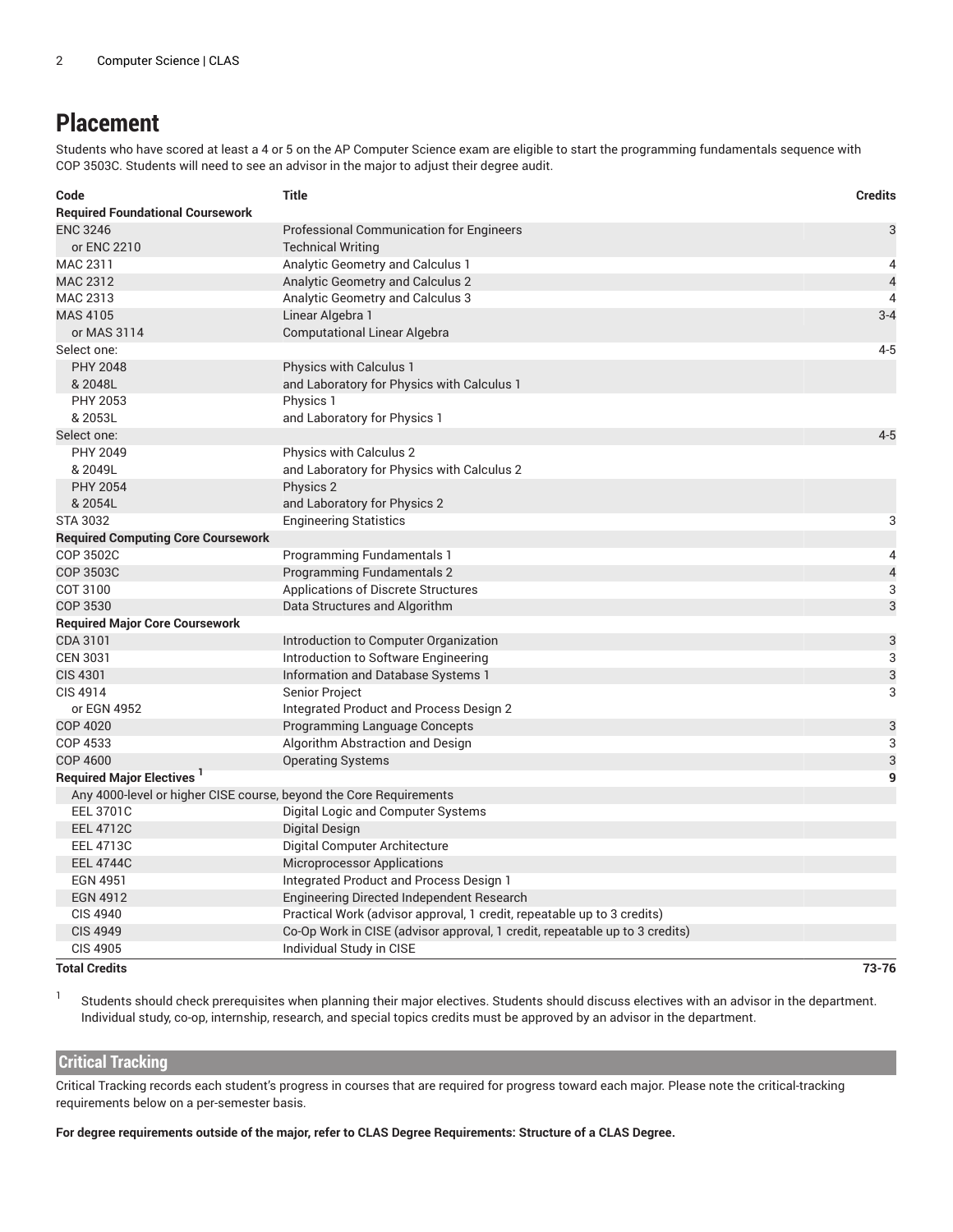Equivalent critical-tracking courses as determined by the State of Florida Common Course [Prerequisites](http://www.flvc.org/cpp/displayRecord.jsp?cip=110101&track=01) ([http://www.flvc.org/cpp/displayRecord.jsp?](http://www.flvc.org/cpp/displayRecord.jsp?cip=110101&track=01) [cip=110101&track=01\)](http://www.flvc.org/cpp/displayRecord.jsp?cip=110101&track=01) may be used for transfer students.

### **Semester 1**

- Complete MAC 1147 or MAC 2311
- 2.0 UF GPA required

### **Semester 2**

- Complete MAC 2311
- 2.0 UF GPA required

### **Semester 3**

- Complete MAC 2312
- 2.0 UF GPA required

### **Semester 4**

- Complete MAC 2313; and PHY 2053/PHY 2053L or PHY 2048/PHY 2048L
- 2.5 GPA required for all critical-tracking courses
- 2.0 UF GPA required

### **Semester 5**

- Complete COP 3502C or COP 3504C; and PHY 2054/PHY 2054L or PHY 2049/PHY 2049L
- 2.5 GPA required for all critical-tracking courses
- 2.0 UF GPA required

### **Semester 6**

- Complete COP 3503C or COP 3504C; and COT 3100
- 2.0 UF GPA required

### **Semester 7**

- Complete COP 3530
- 2.0 UF GPA required

### **Semester 8**

- Complete COP 4600
- 2.0 UF GPA required

#### **Model Semester Plan**

Students are expected to complete the writing requirement while in the process of taking the courses below. Students are also expected to complete the general education international (GE-N) and diversity (GE-D) requirements concurrently with another general education requirement (typically, GE-C, H, or S).

ENC 3246, MAC 2312, MAC 2313, PHY 2049, PHY 2049L, PHY 2054, PHY 2054L, STA 3032, MAS 3114, and MAS 4105 may count towards 3000 level or above electives outside of the major.

To remain on track, students must complete the appropriate critical-tracking courses, which appear in bold. These courses must be completed by the terms as listed above in the Critical Tracking criteria.

This semester plan represents an example progression through the major. Actual courses and course order may be different depending on the student's *academic record and scheduling availability of courses. Prerequisites still apply.*

| <b>Course</b>               | Title                                                                    | <b>Credits</b> |
|-----------------------------|--------------------------------------------------------------------------|----------------|
| <b>Semester One</b>         |                                                                          |                |
| Quest 1 (Gen Ed Humanities) |                                                                          |                |
| COP 3502C                   | Programming Fundamentals 1 (Critical Tracking)                           |                |
| MAC 2311                    | Analytic Geometry and Calculus 1 (Critical Tracking; Gen Ed Mathematics) |                |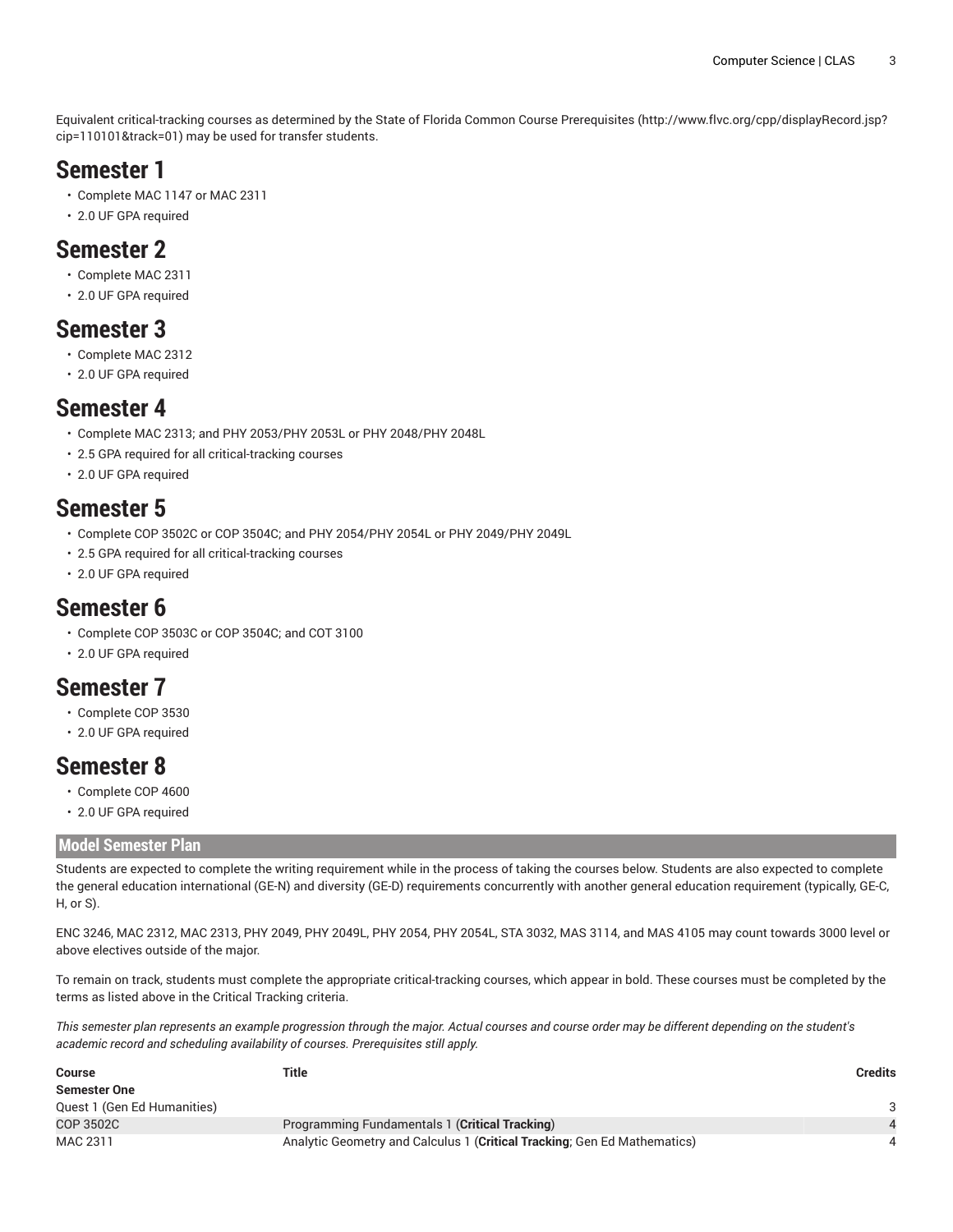| Requirement                                                  | State Core Gen Ed Composition (http://catalog.ufl.edu/UGRD/academic-programs/general-education/#genedcoursestext); Writing | 3                        |
|--------------------------------------------------------------|----------------------------------------------------------------------------------------------------------------------------|--------------------------|
|                                                              | <b>Credits</b>                                                                                                             | 14                       |
| <b>Semester Two</b>                                          |                                                                                                                            |                          |
| <b>COP 3503C</b>                                             | <b>Programming Fundamentals 2</b>                                                                                          | $\overline{\mathcal{L}}$ |
| COT 3100                                                     | Applications of Discrete Structures                                                                                        | 3                        |
| MAC 2312                                                     | Analytic Geometry and Calculus 2 (Critical Tracking; Gen Ed Mathematics)                                                   | $\overline{\mathbf{r}}$  |
| Select one:                                                  |                                                                                                                            | $4 - 5$                  |
| <b>PHY 2048</b>                                              | Physics with Calculus 1                                                                                                    |                          |
| & 2048L                                                      | and Laboratory for Physics with Calculus 1 (Critical Tracking; State Core Gen Ed Physical<br>Sciences)                     |                          |
| PHY 2053                                                     | Physics 1                                                                                                                  |                          |
| & 2053L                                                      | and Laboratory for Physics 1 (Critical Tracking; State Core Gen Ed Physical Sciences)                                      |                          |
|                                                              | <b>Credits</b>                                                                                                             | $15 - 16$                |
| <b>Summer After Semester Two</b>                             |                                                                                                                            |                          |
|                                                              | State Core Gen Ed Biological Sciences (http://catalog.ufl.edu/UGRD/academic-programs/general-education/#genedcoursestext)  | 3                        |
|                                                              | State Core Gen Ed Social and Behavioral Sciences (http://catalog.ufl.edu/UGRD/academic-programs/general-education/         | 3                        |
| #genedcoursestext)                                           |                                                                                                                            |                          |
| <b>Gen Ed Humanities</b>                                     |                                                                                                                            | 3                        |
|                                                              | <b>Credits</b>                                                                                                             | $\overline{9}$           |
|                                                              |                                                                                                                            |                          |
| <b>Semester Three</b>                                        |                                                                                                                            |                          |
| CDA 3101                                                     | Introduction to Computer Organization                                                                                      | 3                        |
| COP 3530                                                     | Data Structures and Algorithm                                                                                              | $\mathfrak{B}$           |
| MAC 2313                                                     | Analytic Geometry and Calculus 3 (Critical Tracking; Gen Ed Mathematics)                                                   | $\overline{4}$           |
| Select one:                                                  |                                                                                                                            | $4 - 5$                  |
| PHY 2049                                                     | Physics with Calculus 2                                                                                                    |                          |
| & 2049L                                                      | and Laboratory for Physics with Calculus 2 (Critical Tracking; Gen Ed Physical Sciences)                                   |                          |
| <b>PHY 2054</b>                                              | Physics 2                                                                                                                  |                          |
| & 2054L                                                      | and Laboratory for Physics 2 (Critical Tracking; Gen Ed Physical Sciences)                                                 |                          |
|                                                              | <b>Credits</b>                                                                                                             | $14 - 15$                |
| <b>Semester Four</b>                                         |                                                                                                                            |                          |
| Quest 2 (Gen Ed Biological or Social and Behavioral Science) |                                                                                                                            | 3                        |
| <b>CEN 3031</b>                                              | Introduction to Software Engineering                                                                                       | 3                        |
| <b>CIS 4301</b>                                              | Information and Database Systems 1                                                                                         | 3                        |
| <b>ENC 3246</b>                                              | Professional Communication for Engineers (Gen Ed Composition)                                                              | 3                        |
| <b>MAS 3114</b>                                              | <b>Computational Linear Algebra</b>                                                                                        | $3 - 4$                  |
| or MAS 4105                                                  | or Linear Algebra 1                                                                                                        |                          |
|                                                              | <b>Credits</b>                                                                                                             | $15 - 16$                |
| <b>Semester Five</b>                                         |                                                                                                                            |                          |
| COP 4600                                                     | <b>Operating Systems</b>                                                                                                   | 3                        |
| <b>STA 3032</b>                                              | <b>Engineering Statistics</b>                                                                                              | 3                        |
| Foreign language                                             |                                                                                                                            | $4 - 5$                  |
| <b>Gen Ed Social and Behavioral Sciences</b>                 |                                                                                                                            | 3                        |
|                                                              | <b>Credits</b>                                                                                                             | $13 - 14$                |
| Semester Six                                                 |                                                                                                                            |                          |
| COP 4020                                                     | Programming Language Concepts                                                                                              | 3                        |
| <b>COP 4533</b>                                              | Algorithm Abstraction and Design                                                                                           | 3                        |
| Foreign language                                             |                                                                                                                            | $3-5$                    |
| Elective                                                     |                                                                                                                            | 3                        |
|                                                              | <b>Credits</b>                                                                                                             | $12 - 14$                |
| Summer After Semester Six                                    |                                                                                                                            |                          |
| Pursue Internship/Co-op (if desired)                         |                                                                                                                            |                          |
|                                                              |                                                                                                                            | $\bf{0}$                 |
|                                                              | <b>Credits</b>                                                                                                             | $\bf{0}$                 |
| <b>Semester Seven</b>                                        |                                                                                                                            |                          |
|                                                              | Gen Ed Biological Sciences OR Gen Ed Social and Behavioral Sciences (Area not taken as Quest 2 in Semester 4)              | 3                        |
| Gen Ed Humanities                                            |                                                                                                                            | 3                        |
| Technical electives                                          |                                                                                                                            | $\boldsymbol{6}$         |
| Foreign language course (or elective if 4-3-3 option)        |                                                                                                                            | 3                        |
|                                                              | <b>Credits</b>                                                                                                             | 15                       |
| <b>Semester Eight</b>                                        |                                                                                                                            |                          |
| CIS 4914                                                     | Senior Project                                                                                                             | 3                        |